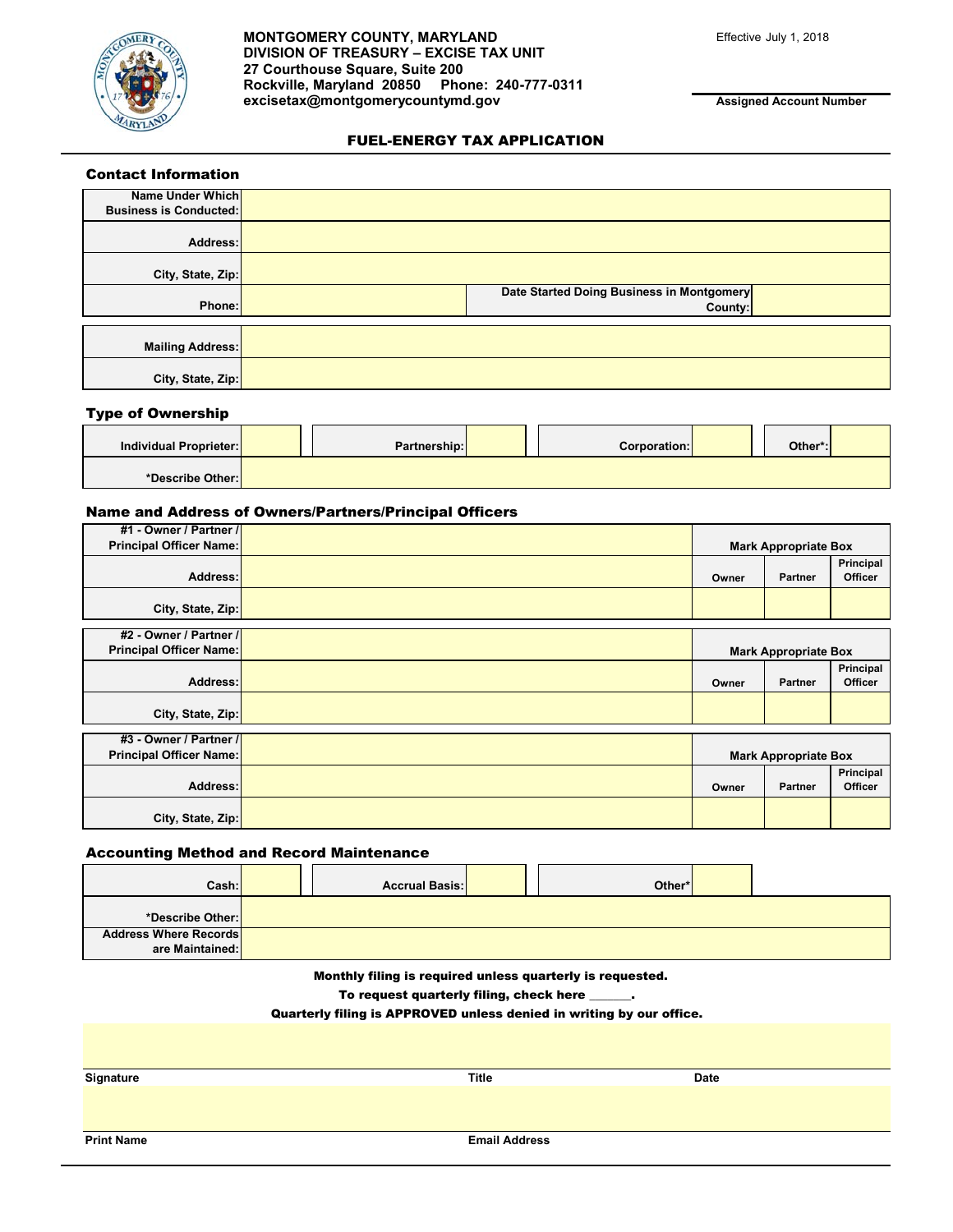# FUEL-ENERGY TAX APPLICATION INFORMATION

- All persons transmitting, distributing, manufacturing, producing or supplying fuel oil, coal, steam and liquefied petroleum gas in 1.Montgomery County after July 1, 1971, must submit an application for a Montgomery County Fuel-Energy Tax Account Number.
- 2. Montgomery County Fuel-Energy Tax Account Numbers established by the Director of Finance shall not be transferred. This Fuel-Energy Tax Account Number will serve as your exemption number when purchasing fuels used to convert to another form of energy which will become subject to tax.
- 3. Monthly returns should be submitted with a tax payment.
- 4. Make check payable to Montgomery County, Maryland. **DO NOT SEND CASH.**
- 5. Monthly returns must be filed on or **before** the last day of each month, covering the immediate preceding calendar month.
- 6. Upon written application to, and with the consent of the Direct of Finance, you may file quarterly returns on or **before** the 15th of April, July, October and January for the preceding 3 months.

Visit our website on Excise Taxes at:

http://www.montgomerycountymd.gov/finance/taxes/excise.html